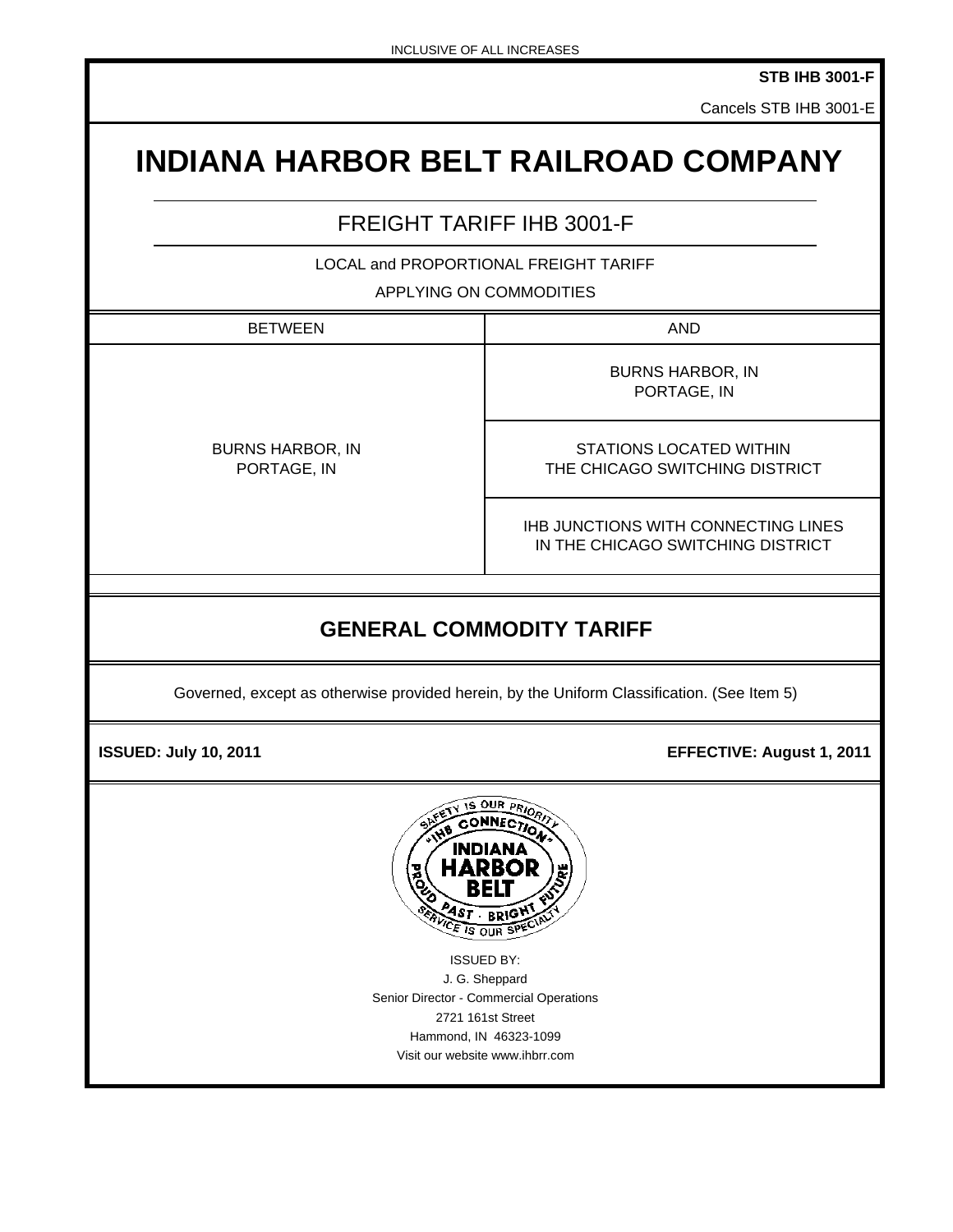| <b>TABLE OF CONTENTS</b>                                                 |             |                |  |  |  |
|--------------------------------------------------------------------------|-------------|----------------|--|--|--|
| <b>SUBJECT</b>                                                           | <b>ITEM</b> | <b>PAGE</b>    |  |  |  |
| ALPHABETICAL LIST OF STATIONS FROM AND TO WHICH RATES APPLY              |             | 3              |  |  |  |
| ALTERNATION - CARLOAD RATES AND VARYING MINIMUM WEIGHTS                  | 75          | 5              |  |  |  |
| CAPACITIES AND DIMENSIONS OF CARS                                        | 45          | 4              |  |  |  |
| <b>CONSECUTIVE NUMBERS</b>                                               | 40          | 4              |  |  |  |
| DESCRIPTION OF GOVERNING CLASSIFICATION                                  | 5           | 4              |  |  |  |
| DIMENSIONAL SHIPMENTS                                                    | 360         | 6              |  |  |  |
| EMPTY CARS HANDLED IN COMMERCIAL SERVICE                                 | 380         | 6              |  |  |  |
| EXPLANATION OF ABBREVIATIONS                                             |             | 7              |  |  |  |
| <b>EXPLANATION OF REFERENCE MARKS</b>                                    |             | $\overline{7}$ |  |  |  |
| <b>EXPLOSIVES, DANGEROUS ARTICLES</b>                                    | 15          | 4              |  |  |  |
| <b>FUEL SURCHARGE</b>                                                    | 65          | 4              |  |  |  |
| <b>IDLER CARS</b>                                                        | 370         | 6              |  |  |  |
| INTRASTATE APPLICATION, INDIANA                                          | 205         | 5              |  |  |  |
| LIST OF CONNECTING LINES AND JUNCTIONS IN THE CHICAGO SWITCHING DISTRICT |             | 3              |  |  |  |
| LIST OF INDUSTRIES LOCATED AT BURNS HARBOR, IN AND PORTAGE, IN           | 1000        | 7              |  |  |  |
| METHOD OF CANCELING ITEMS                                                | 80          | 5              |  |  |  |
| METHOD OF DENOTING REISSUED MATTER IN SUPPLEMENTS                        | 100         | 5              |  |  |  |
| NATIONAL SERVICE ORDER TARIFF                                            | 60          | 4              |  |  |  |
| NON APPLICATION OF TRANSIT                                               | 210         | 5              |  |  |  |
| NON APPLICATION OF UFC RULE 24                                           | 200         | 5              |  |  |  |
| PROPORTIONAL RATES APPLICATION                                           | 70          | 5              |  |  |  |
| <b>RATES</b>                                                             | 310-380     | 6              |  |  |  |
| REFERENCE TO TARIFFS, ITEMS, NOTES, RULES, ETC.                          | 20          | 4              |  |  |  |
| STATION LISTS AND CONDITIONS                                             | 10          | 4              |  |  |  |
| <b>SWITCHING</b>                                                         | 25          | 4              |  |  |  |
| <b>TRANSFER BETWEEN CONNECTING CARRIERS</b>                              | 35          | 4              |  |  |  |

For explanation of abbreviations and reference marks, see concluding page of this tariff.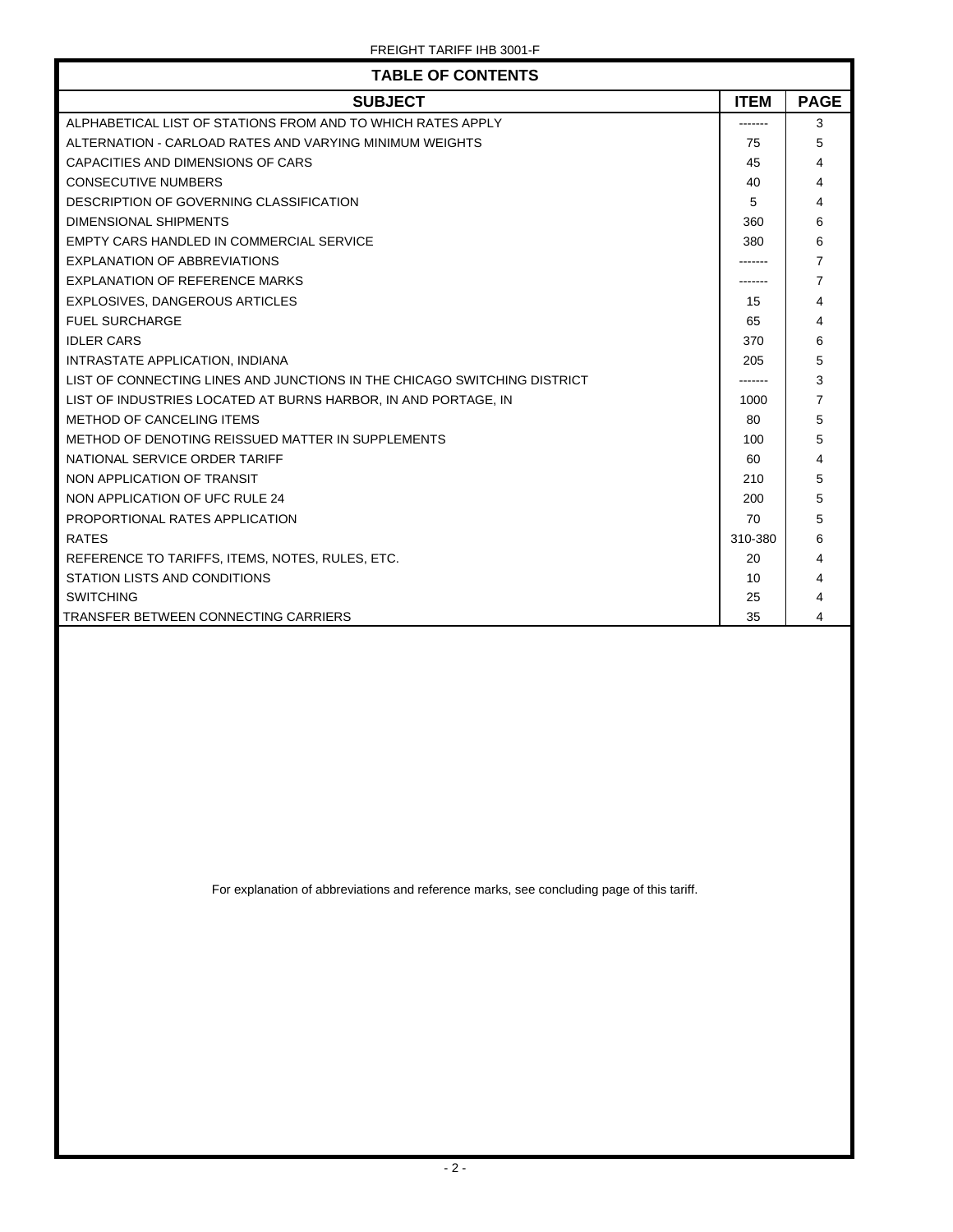| ALPHABETICAL LIST OF STATIONS FROM AND TO WHICH RATES APPLY                                                                    |                                                                                                                                                                  |                                                                                                                                       |                                                                                                                                                                                    |                                                                                                                                              |  |
|--------------------------------------------------------------------------------------------------------------------------------|------------------------------------------------------------------------------------------------------------------------------------------------------------------|---------------------------------------------------------------------------------------------------------------------------------------|------------------------------------------------------------------------------------------------------------------------------------------------------------------------------------|----------------------------------------------------------------------------------------------------------------------------------------------|--|
| Alsip, IL<br>Argo, IL<br>Bellwood, IL<br>Blue Island, IL<br>Bridgeview, IL<br>Broadview, IL<br>Burnham, IL<br>Burns Harbor, IN |                                                                                                                                                                  | Calumet City, IL<br>Chicago, IL<br>Chicago Ridge, IL<br>Dolton, IL<br>East Chicago, IN<br>Franklin Park, IL<br>Gary, IN<br>Gibson, IN | Grasselli, IN<br>Hammond, IN<br>Hegewisch, IL<br>Highlawn, IL<br>Indiana Harbor, IN<br>Kensington, IL<br>La Grange, IL<br>Mc Cook, IL                                              | Melrose Park, IL<br>Norpaul, IL<br>N. Hammond, IN<br>Osborn, IN<br>Portage, IN<br>Riverdale, IL<br>Roby, IN<br>S. Chicago, IL<br>Whiting, IN |  |
|                                                                                                                                |                                                                                                                                                                  |                                                                                                                                       | LIST OF CONNECTING LINES and JUNCTIONS in the CHICAGO SWITCHING DISTRICT                                                                                                           |                                                                                                                                              |  |
| <b>BNSF</b>                                                                                                                    | <b>BNSF Railway Company</b>                                                                                                                                      |                                                                                                                                       | Blue Island, IL<br>Gibson, IN<br>La Grange (Congress Park), IL<br>McCook, IL                                                                                                       |                                                                                                                                              |  |
| <b>BOCT</b><br><b>BRC</b><br><b>CFE</b><br><b>CIC</b><br><b>CN</b>                                                             | Baltimore & Ohio Chicago Terminal<br>Belt Railway Company of Chicago<br>Chicago, Fort Wayne & Eastern<br>Cedar Rapids and Iowa City<br>Canadian National Railway |                                                                                                                                       | Blue Island, IL<br>Argo, IL<br>Blue Island, IL<br>Argo, IL (via BRC)<br>Blue Island, IL<br>Broadview, IL<br>Gibson, IN<br>Riverdale (Highlawn), IL                                 |                                                                                                                                              |  |
| <b>CPRS</b>                                                                                                                    | Canadian Pacific Railway                                                                                                                                         |                                                                                                                                       | Norpaul (Schiller Park), IL<br>Blue Island, IL<br>Gibson, IN<br>Norpaul (Bensenville), IL                                                                                          |                                                                                                                                              |  |
| CRL<br><b>CSS</b><br><b>CSXT</b>                                                                                               | Chicago Rail Link<br>Chicago SouthShore & South Bend<br><b>CSX Transportation</b>                                                                                |                                                                                                                                       | Blue Island, IL<br>Burnham, IL<br>Blue Island, IL<br>East Chicago (Indiana Harbor), IN<br>Gibson, IN                                                                               |                                                                                                                                              |  |
| <b>GRW</b><br><b>IAIS</b><br><b>INRD</b><br><b>NS</b>                                                                          | <b>Gary Railway</b><br>Iowa Interstate Railroad<br>Indiana Railroad<br>Norfolk Southern Railway                                                                  |                                                                                                                                       | Indiana Harbor, IN<br>Blue Island, IL<br>Argo, IL (via BRC)<br>Blue Island, IL<br>Burnham (Calumet Yard), IL<br>Burns Harbor, IN<br>Gibson, IN<br>Indiana Harbor, IN<br>Osborn, IN |                                                                                                                                              |  |
| <b>SCIH</b><br>UР                                                                                                              | South Chicago and Indiana Harbor<br><b>Union Pacific Railroad</b>                                                                                                |                                                                                                                                       | Argo, IL (via BRC)<br>Argo, IL<br>Blue Island (Dolton), IL<br>Norpaul (Proviso), IL                                                                                                |                                                                                                                                              |  |
| <b>WSOR</b>                                                                                                                    | Wisconsin & Southern Railroad                                                                                                                                    |                                                                                                                                       | Argo, IL (via BRC)                                                                                                                                                                 |                                                                                                                                              |  |
| For explanation of abbreviations and reference marks, see concluding page of this tariff.                                      |                                                                                                                                                                  |                                                                                                                                       |                                                                                                                                                                                    |                                                                                                                                              |  |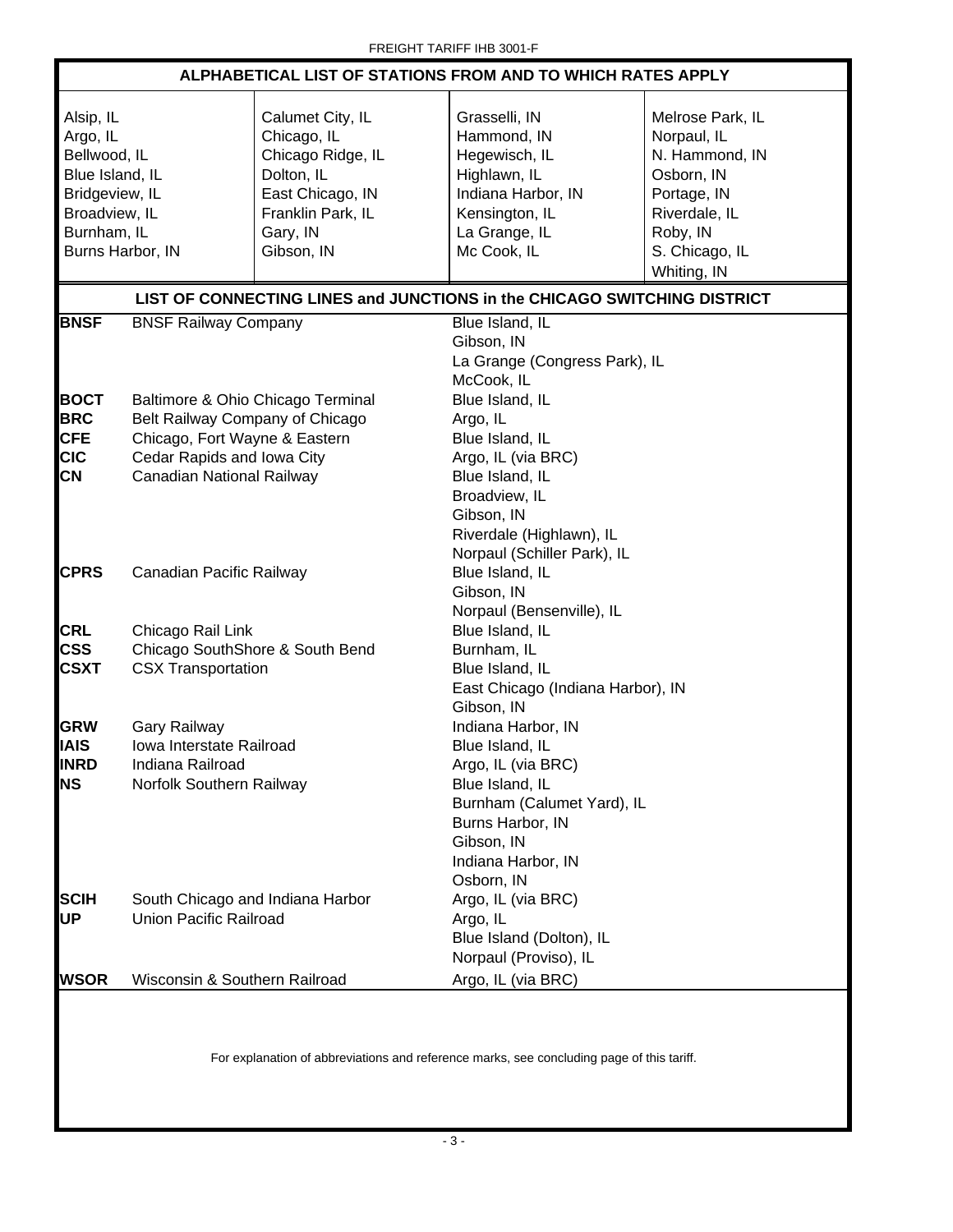### FREIGHT TARIFF IHB 3001-F

### **RULES AND OTHER GOVERNING PROVISIONS**

### **GENERAL RULES AND REGULATIONS**

| GENERAL RULES AND REGULATIONS |                                                             |                                                                                                                                                                                                                                                                                                                                                                                                                                                                                                                                                                                                                                                                                                                                                                                                                                                   |  |  |
|-------------------------------|-------------------------------------------------------------|---------------------------------------------------------------------------------------------------------------------------------------------------------------------------------------------------------------------------------------------------------------------------------------------------------------------------------------------------------------------------------------------------------------------------------------------------------------------------------------------------------------------------------------------------------------------------------------------------------------------------------------------------------------------------------------------------------------------------------------------------------------------------------------------------------------------------------------------------|--|--|
| <b>ITEM</b>                   | <b>SUBJECT</b>                                              | <b>APPLICATION</b>                                                                                                                                                                                                                                                                                                                                                                                                                                                                                                                                                                                                                                                                                                                                                                                                                                |  |  |
| $\sqrt{5}$                    | <b>DESCRIPTION OF</b><br><b>GOVERNING</b><br>CLASSIFICATION | The term "Uniform Classification" or "UFC" when used in tariff means Tariff UFC 6000-Series,                                                                                                                                                                                                                                                                                                                                                                                                                                                                                                                                                                                                                                                                                                                                                      |  |  |
| 10                            | <b>STATION LISTS AND</b><br><b>CONDITIONS</b>               | This tariff is governed by Tariff OPSL 6000 Series, to the extent shown below:<br>PREPAY REQUIREMENTS AND STATION CONDITIONS<br>(A) For additions and abandonment of stations, and except as otherwise shown herein, for prepay<br>requirements, changes in names of stations, restrictions as to acceptance or delivery of freight<br>and changes in station facilities.<br>When a station is abandoned as of a date specified in the above named tariff, the rates from<br>and to such station as published in this tariff are inapplicable on and after that date.<br><b>GEOGRAPHICAL LIST OF STATIONS</b><br>(B) For geographical locations of stations referred to in this tariff by station numbers.<br><b>STATION NUMBERS</b><br>(C) For the identification of stations, when stations are shown or referred to by numbers in this tariff. |  |  |
| 15                            | EXPLOSIVES,<br>DANGEROUS<br>ARTICLES                        | For rules and regulations governing the transportation of explosives and other dangerous articles<br>by freight, also specifications for shipping containers and restrictions governing the<br>acceptance and transportation of explosives and other dangerous articles, see Tariff BOE 6000<br>Series.                                                                                                                                                                                                                                                                                                                                                                                                                                                                                                                                           |  |  |
| 20                            | REFERENCE TO<br>TARIFFS, ITEMS,<br>NOTES, RULES, ETC.       | Where reference is made in this tariff to tariffs, items, notes, rules, etc., such references are<br>continuous and include supplements to and successive issues of such tariffs and reissues of<br>such items, notes, rules, etc.                                                                                                                                                                                                                                                                                                                                                                                                                                                                                                                                                                                                                |  |  |
| 25                            | <b>SWITCHING</b>                                            | On shipments made under the rates contained in this tariff, IHB will absorb \$1 of reciprocal<br>switching at stations inside the Chicago Switching District.                                                                                                                                                                                                                                                                                                                                                                                                                                                                                                                                                                                                                                                                                     |  |  |
| 35                            | TRANSFER BETWEEN<br>CONNECTING<br>CARRIERS                  | The rates published herein do not include charges for switching, drayage or other transfer services<br>at intermediate interchange points.                                                                                                                                                                                                                                                                                                                                                                                                                                                                                                                                                                                                                                                                                                        |  |  |
| 40                            | CONSECUTIVE<br><b>NUMBERS</b>                               | Where consecutive numbers are represented in this tariff by the first and last numbers connected<br>by the word "to" or hyphen they will be understood to include both of the numbers shown.<br>If the first number only bears a reference mark, such reference mark also applies to the last<br>numbers shown and to all numbers between the first and last numbers.                                                                                                                                                                                                                                                                                                                                                                                                                                                                             |  |  |
| 45                            | CAPACITIES AND<br>DIMENSIONS OF CARS                        | (1) For marked capacities, lengths, dimensions and cubical capacities of cars, see The Official<br>Railway Equipment Register, RER 6410 Series.<br>(2) Cars may not be loaded in excess of the maximum load limit stenciled on the car.                                                                                                                                                                                                                                                                                                                                                                                                                                                                                                                                                                                                           |  |  |
| 60                            | NATIONAL SERVICE<br><b>ORDER TARIFF</b>                     | This tariff is subject to provisions of various Surface Transportation Board National Service<br>Orders and General Permits as shown in Tariff NSO 6100 Services.                                                                                                                                                                                                                                                                                                                                                                                                                                                                                                                                                                                                                                                                                 |  |  |
| 65                            | <b>FUEL SURCHARGE</b>                                       | Application of fuel surcharge cancelled August 1st 2008.                                                                                                                                                                                                                                                                                                                                                                                                                                                                                                                                                                                                                                                                                                                                                                                          |  |  |
|                               |                                                             | For explanation of abbreviations and reference marks, see concluding page of this tariff.                                                                                                                                                                                                                                                                                                                                                                                                                                                                                                                                                                                                                                                                                                                                                         |  |  |

 $-4-$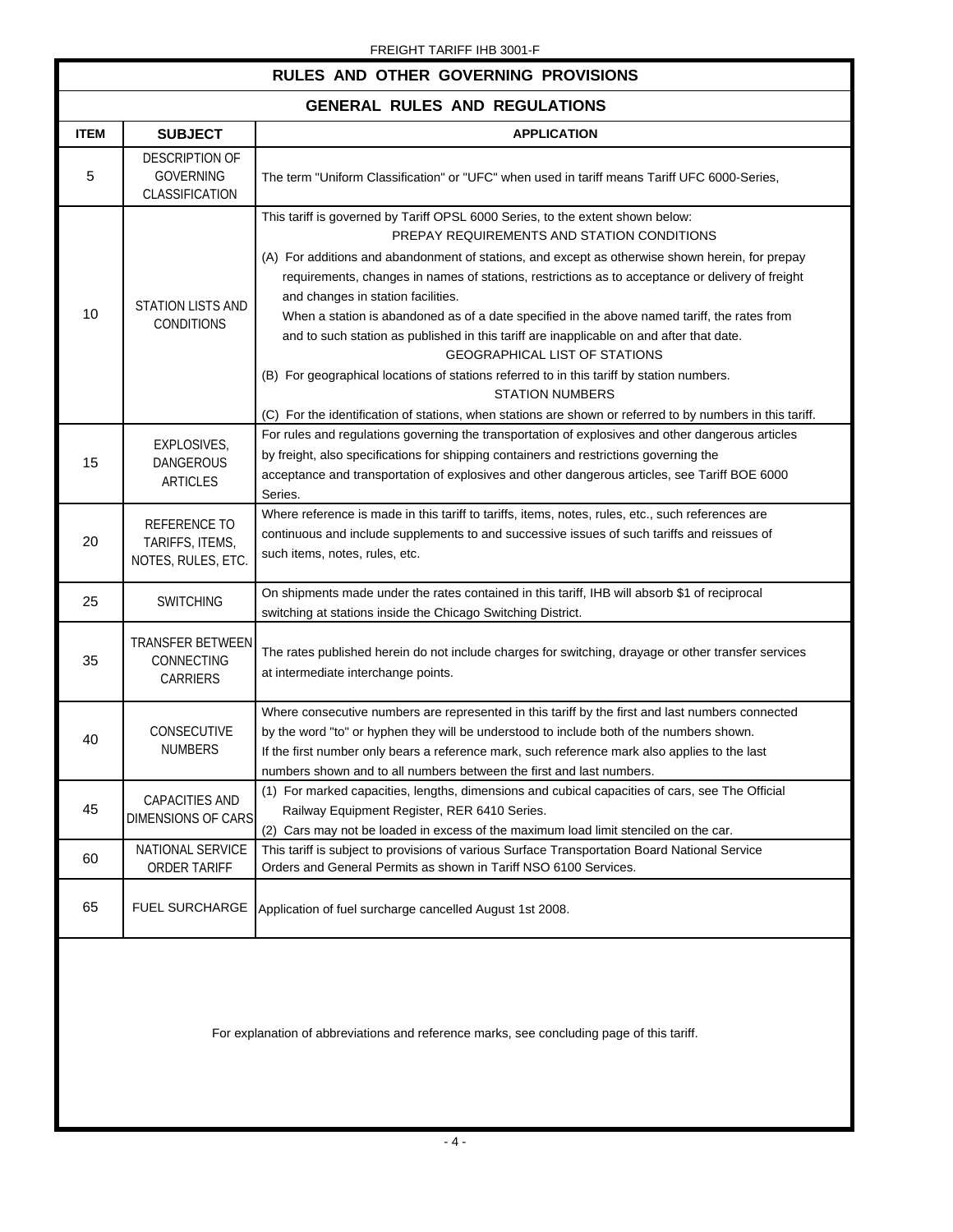#### FREIGHT TARIFF IHB 3001-F

#### **RULES AND OTHER GOVERNING PROVISIONS GENERAL RULES AND REGULATIONS ITEM SUBJECT APPLICATION**  Rates published herein may be used in constructing combination or proportional rates. When two or more carload rates are provided in the same rate item for application on the same commodity from and to the same points, apply that rate which results in the lowest charge based upon the actual or authorized estimated weight of the shipment, but not less than the minimum published in connection with the rate used. As this tariff is supplemented, numbered items with letter suffixes cancel correspondingly numbered items in the original tariff or in a prior supplement. Letter suffixes will be used in alphabetical sequence starting with A. EXAMPLE: Item 5-A cancels Item 5, and Item 10-B cancels Item 10-A in a prior supplement, which in turn cancelled Item 10. Matter brought forward without change from one supplement to another will be designated as "Reissued" by a reference mark in the form of a square enclosing a number, the number being that of the supplement in which the reissued matter first appeared in its currently effective form. To determine its original effective date, consult the supplement in which the reissued matter first became effective. **SPECIAL RULES AND REGULATIONS -- UNLIMITED ITEM** SUBJECT **APPLICATION**  Rates in this tariff are not subject to Rule 24 of the UFC nor exceptions thereto, nor any other provision that permits the use of more than one car. Except where expressly provided to the contrary, this tariff also applies to Intrastate traffic in the State of Indiana. Rates in this tariff are not subject to transit privileges of any kind, including stopping in transit for completion of loading or partial unloading. METHOD OF DENOTING REISSUED MATTER IN SUPPLEMENTS 210 100 200 205 NON APPLICATION OF UFC RULE 24 INDIANA INTRASTATE NON APPLICATION OF TRANSIT 70 75 80 PROPORTIONAL RATES APPLICATION ALTERNATION - CARLOAD RATES AND VARYING MINIMUM WEIGHTS METHOD OF CANCELING ITEMS

For explanation of abbreviations and reference marks, see concluding page of this tariff.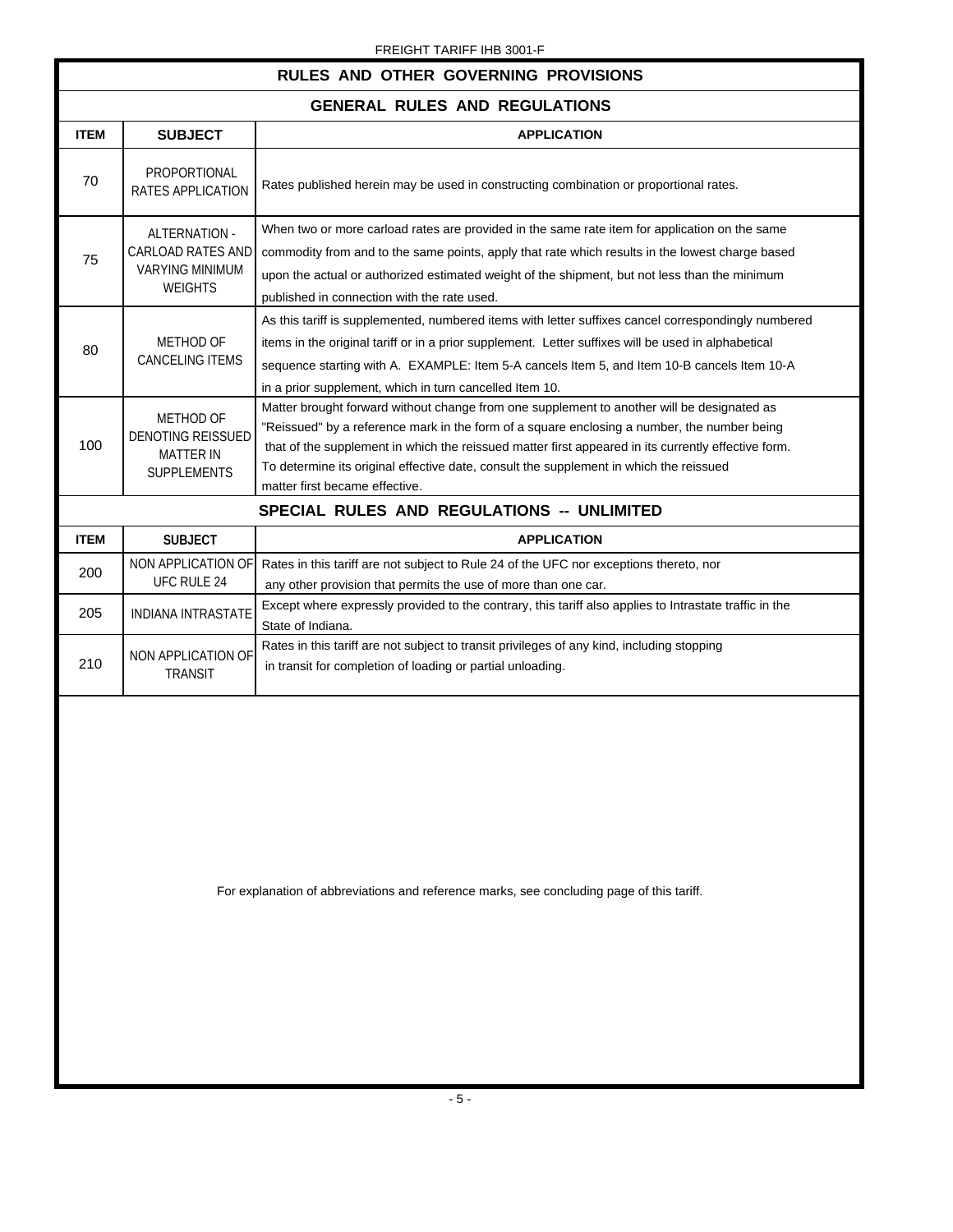| <b>RATES IN DOLLARS PER CAR</b> |                                                                                                                                                                                   |                                 |                                                                                                                                                                     |                       |                            |
|---------------------------------|-----------------------------------------------------------------------------------------------------------------------------------------------------------------------------------|---------------------------------|---------------------------------------------------------------------------------------------------------------------------------------------------------------------|-----------------------|----------------------------|
| <b>ITEM</b>                     | <b>COMMODITY</b>                                                                                                                                                                  | <b>BETWEEN</b>                  | <b>AND</b>                                                                                                                                                          | <b>MINIMUM WEIGHT</b> | <b>RATE</b>                |
| 310                             | ALL FREIGHT,<br>except as provided in<br>Items 330 through 380                                                                                                                    | Portage, IN                     | IHB Stations Listed on Page 3 and<br>Junctions with Connecting Lines.<br>Will not apply to IHB Station<br>Burns Harbor, IN                                          | Per Car               | \$894.00<br>$\circled{1}$  |
| 320                             |                                                                                                                                                                                   | Burns Harbor, IN                | IHB Stations Listed on Page 3 and<br>Junctions with Connecting Lines                                                                                                | Per Car               | \$1080.00                  |
| 330                             | SHEET STEEL<br>STCC 33-121-xx                                                                                                                                                     | Portage, IN                     | IHB Stations Listed on Page 3.<br>Will not apply to IHB Station<br>Burns Harbor, IN<br>Will not apply on traffic originating or<br>terminating on connecting lines. | Per Car               | \$650.00<br>$^\circledR$   |
|                                 | STCC 33-123-xx                                                                                                                                                                    | Burns Harbor, IN                | IHB Stations Listed on Page 3.<br>Will not apply on traffic orignating or<br>terminating on connecting lines.                                                       |                       | \$787.00                   |
| 335                             | SCRAP, IRON OR<br><b>STEEL</b><br>STCC 40-211-xx                                                                                                                                  | Portage, IN                     | IHB Stations Listed on Page 3.<br>Will not apply to IHB Station<br>Burns Harbor, IN<br>Will not apply on traffic originating or<br>terminating on connecting lines. | Per Car               | \$650.00<br>$^{\circledR}$ |
|                                 |                                                                                                                                                                                   | Burns Harbor, IN                | IHB Stations Listed on Page 3.<br>Will not apply on traffic orignating or<br>terminating on connecting lines.                                                       |                       | \$787.00                   |
| 340                             | <b>WHOLE GRAIN</b><br>STCC 01-1xx-xx                                                                                                                                              | Portage, IN                     | IHB Stations Listed on Page 3 and<br>Junctions with Connecting Lines                                                                                                | Per Car               | \$490.00<br>$^{\circledR}$ |
| 350                             | <b>GRAIN</b><br><b>SCREENINGS</b><br>STCC 01-139-xx<br>STCC 20-418-xx                                                                                                             | Portage, IN                     | IHB Stations Listed on Page 3 and<br>Junctions with Connecting Lines                                                                                                | Per Car               | \$650.00<br>$\circled{1}$  |
| 360                             | <b>DIMENSIONAL</b><br>SHIPMENTS,<br>exceeding height,<br>width, or maximum<br>gross weight<br>restrictions as<br>published in the<br>"Railway Line<br>Clearances"<br>publication. | Portage, IN<br>Burns Harbor, IN | IHB Stations Listed on Page 3 and<br>Junctions with Connecting Lines                                                                                                | Per Car               | \$1450.00                  |
| 370                             | <b>IDLER CARS</b><br>Cars on which no part<br>of the load rests.<br>Rate is in addition to<br>the charges applicable<br>to the loaded car(s).                                     | Portage, IN<br>Burns Harbor, IN | IHB Stations Listed on Page 3 and<br>Junctions with Connecting Lines                                                                                                | Per Car               | \$665.00                   |
| 380                             | <b>EMPTY RAIL CARS</b><br>handled in commercial<br>service.                                                                                                                       | Portage, IN<br>Burns Harbor, IN | IHB Stations Listed on Page 3 and<br>Junctions with Connecting Lines                                                                                                | Per Car               | \$450.00                   |